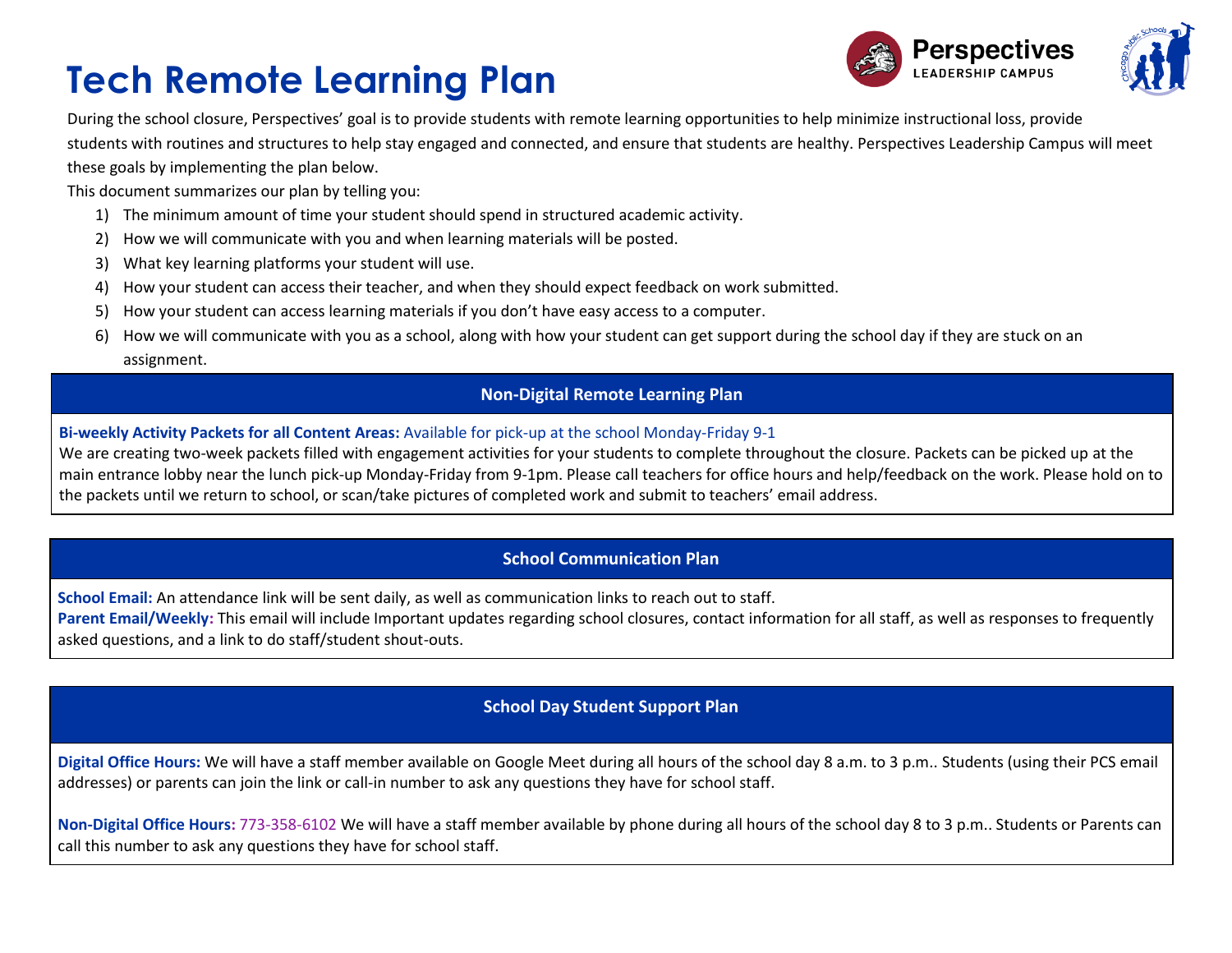



| 9th Grade                                                       | <b>Weekly</b><br><b>Minutes Goal</b> | <b>Learning Materials</b><br><b>Communication Tool</b>                                                              | <b>Learning Platforms*</b>                                                   | <b>Teacher-Student Communication Plan</b>                                                                                                                                    |
|-----------------------------------------------------------------|--------------------------------------|---------------------------------------------------------------------------------------------------------------------|------------------------------------------------------------------------------|------------------------------------------------------------------------------------------------------------------------------------------------------------------------------|
| 9th-Literacy -<br><b>Composition &amp;</b><br><b>Literature</b> | 400 Minutes                          | Tool: Google Classroom<br>Posting Frequency: Mondays<br>Lessons completed by: Following Sunday,<br>4:00 p.m.        | All subjects, including<br>math and ELA: Google<br>Classroom                 | Daily Connection Schedule:<br>Mondays/Wednesdays via Google Meet/Zoom:<br>1st Period: 10:00 - 10:45 a.m.<br>2nd Period: 11:00 - 11:45 a.m.<br>3rd Period: 12:00 - 12:45 p.m. |
| 9th-Math                                                        | 200 Minutes                          | Tool: Google Classroom<br>Posting Frequency: Mondays<br>Lessons completed by: Following Sunday,<br>4:00 p.m.        | Math: Imagine Math - 60<br>minutes per week, or 1<br>lesson passed per week. | 5th period: 1:00 - 1:45 p.m.<br>$\bullet$<br>Tuesdays/Thursdays via Google Meet/Zoom:<br>4th Period: 10:00 - 10:45 a.m.<br>$\bullet$<br>7th Period: 11:00 - 11:45 a.m.       |
| <b>9th-Science</b>                                              | 200 Minutes                          | <b>Tool: Google Classroom</b><br>Posting Frequency: Mondays<br>Lessons completed by: Following Sunday,<br>4:00 p.m. | ELA: iXL - 60 minutes per<br>week, 2 lessons<br>proficiency/1 mastery per    | 8th Period: 12:00 - 12:45 p.m.<br>$\bullet$<br>6th period: 1:00 - 1:45 p.m.<br>Fridays:<br>Office hours between 10:00 - 2:00 p.m. by                                         |
| <b>9th-World History</b>                                        | 200 Minutes                          | Tool: Google Classroom<br>Posting Frequency: Mondays<br>Lessons completed by: Following Sunday,<br>4:00 p.m.        | week.<br>Credit Recovery: APEX                                               | appointment.<br>Feedback: Email or Google Classroom. Schedule phone or<br><b>Google Meet sessions as well.</b>                                                               |
| 9th - Computer<br><b>Applications</b>                           | 200 Minutes                          | <b>Tool: Google Classroom</b><br>Posting Frequency: Mondays<br>Lessons completed by: Following Sunday,<br>4:00 p.m. |                                                                              | Lessons will be recorded and uploaded to Google<br>classroom if a student is unavailable during that time.                                                                   |
| 9th - ADL                                                       | 200 Minutes                          | Tool: Google Classroom<br>Posting Frequency: Mondays<br>Lessons completed by: Following Sunday,<br>4:00 p.m.        |                                                                              |                                                                                                                                                                              |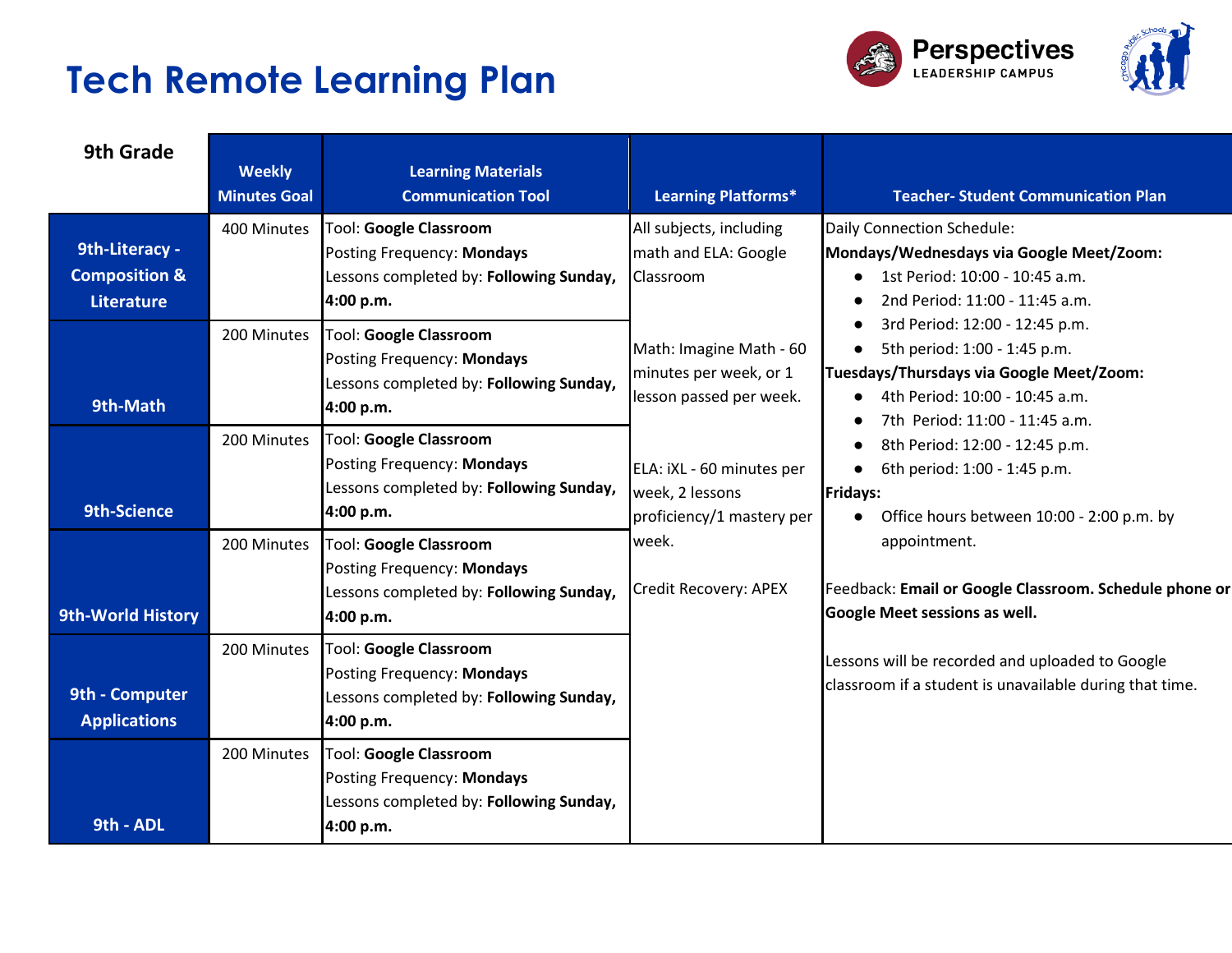



\*Please note: Some 9th grade students have a different elective, which should take the place of Computer Applications.

| 10th Grade                | <b>Weekly</b><br><b>Minutes Goal</b> | <b>Learning Materials</b><br><b>Communication Tool</b>                                                             | <b>Learning Platforms*</b>                                                                                                                                                                                                                               | <b>Teacher-Student Communication Plan</b>                                                                                                                                                                                                                                                                                                                                                                                                                                                                                                                                                                                                                                                                   |
|---------------------------|--------------------------------------|--------------------------------------------------------------------------------------------------------------------|----------------------------------------------------------------------------------------------------------------------------------------------------------------------------------------------------------------------------------------------------------|-------------------------------------------------------------------------------------------------------------------------------------------------------------------------------------------------------------------------------------------------------------------------------------------------------------------------------------------------------------------------------------------------------------------------------------------------------------------------------------------------------------------------------------------------------------------------------------------------------------------------------------------------------------------------------------------------------------|
| 10th-Literature           |                                      | 200 Minutes   Tool: Google Classroom<br>Posting Frequency: Mondays<br>Lessons completed by: Following Sunday, 4:00 | All subjects, including math<br>and ELA: Google Classroom<br>Math: Imagine Math - 60<br>minutes per week, or 1<br>lesson passed per week.<br>ELA: iXL - 60 minutes per<br>week, 2 lessons<br>proficiency/1 mastery per<br>week.<br>Credit Recovery: APEX | Daily Connection Schedule:<br>Mondays/Wednesdays via Google<br>Meet/Zoom:<br>1st Period: 10:00 - 10:45 a.m.<br>2nd Period: 11:00 - 11:45 a.m.<br>3rd Period: 12:00 - 12:45 p.m.<br>$\bullet$<br>5th period: 1:00 - 1:45 p.m.<br>Tuesdays/Thursdays via Google Meet/Zoom:<br>4th Period: 10:00 - 10:45 a.m.<br>7th Period: 11:00 - 11:45 a.m.<br>8th Period: 12:00 - 12:45 p.m.<br>٠<br>6th period: 1:00 - 1:45 p.m.<br><b>Fridays:</b><br>Office hours between 10:00 - 2:00<br>p.m. by appointment.<br>Feedback: Email or Google Drive. Schedule<br>phone or Google Meet sessions as well.<br>Lessons will be recorded and uploaded to<br>Google classroom if a student is unavailable<br>during that time. |
| 10th-Math                 | 200 Minutes                          | <b>Tool: Google Classroom</b><br>Posting Frequency: Mondays<br>Lessons completed by: Following Sunday, 4:00        |                                                                                                                                                                                                                                                          |                                                                                                                                                                                                                                                                                                                                                                                                                                                                                                                                                                                                                                                                                                             |
| 10th-Science              |                                      | 200 Minutes Tool: Google Classroom<br>Posting Frequency: Mondays<br>Lessons completed by: Following Sunday, 4:00   |                                                                                                                                                                                                                                                          |                                                                                                                                                                                                                                                                                                                                                                                                                                                                                                                                                                                                                                                                                                             |
| <b>10th-US History</b>    |                                      | 200 Minutes Tool: Google Classroom<br>Posting Frequency: Mondays<br>Lessons completed by: Following Sunday, 4:00   |                                                                                                                                                                                                                                                          |                                                                                                                                                                                                                                                                                                                                                                                                                                                                                                                                                                                                                                                                                                             |
| 10th: ADL                 |                                      | 200 Minutes Tool: Google Classroom<br>Posting Frequency: Mondays<br>Lessons completed by: Following Sunday, 4:00   |                                                                                                                                                                                                                                                          |                                                                                                                                                                                                                                                                                                                                                                                                                                                                                                                                                                                                                                                                                                             |
| 10th:<br>Technology/NFTE* | 200 Minutes                          | Tool: Google Classroom<br>Posting Frequency: Mondays<br>Lessons completed by: Following Sunday, 4:00               |                                                                                                                                                                                                                                                          |                                                                                                                                                                                                                                                                                                                                                                                                                                                                                                                                                                                                                                                                                                             |
| <b>10th: Electives</b>    | 200 Minutes                          | <b>Tool: Google Classroom</b><br>Posting Frequency: Mondays<br>Lessons completed by: Following Sunday, 4:00        |                                                                                                                                                                                                                                                          |                                                                                                                                                                                                                                                                                                                                                                                                                                                                                                                                                                                                                                                                                                             |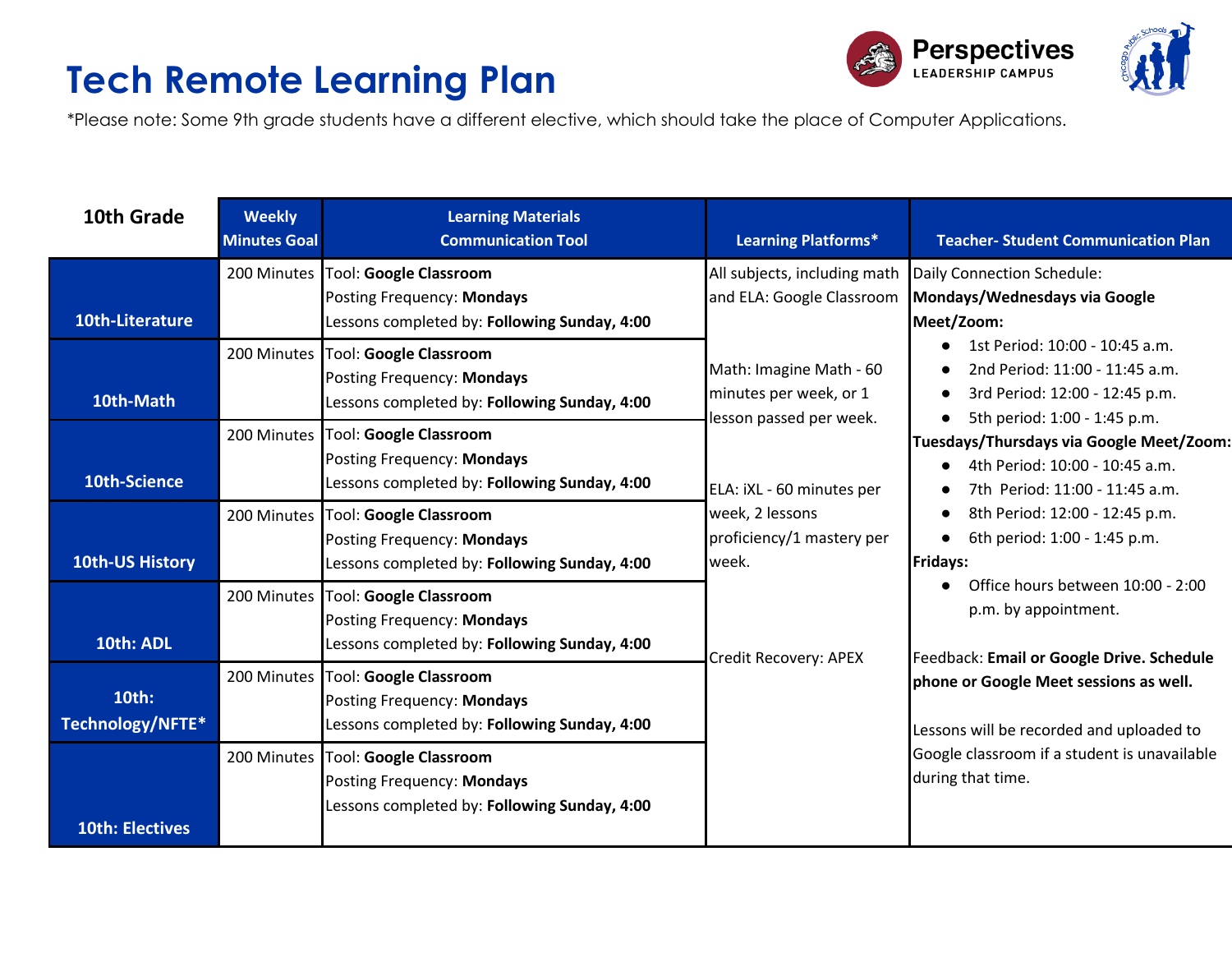



\*Please note: Some 10th grade students have a different elective, which should take the place of Technology/NFTE.

| 11th Grade                                            | <b>Weekly</b><br><b>Minutes Goal</b> | <b>Learning Materials</b><br><b>Communication Tool</b>                                                                     | <b>Learning Platforms*</b>                                                   | <b>Teacher- Student Communication Plan</b>                                                                                                                                                  |
|-------------------------------------------------------|--------------------------------------|----------------------------------------------------------------------------------------------------------------------------|------------------------------------------------------------------------------|---------------------------------------------------------------------------------------------------------------------------------------------------------------------------------------------|
| 11th-Literacy -<br>Literature &<br><b>Composition</b> |                                      | 400 Minutes   Tool: Google Classroom<br>Posting Frequency: Mondays<br>Lessons completed by: Following Sunday,<br>4:00 p.m. | All subjects, including<br>math and ELA: Google<br>Classroom                 | Daily Connection Schedule:<br>Mondays/Wednesdays via Google Meet/Zoom:<br>1st Period: 10:00 - 10:45 a.m.<br>$\bullet$<br>2nd Period: 11:00 - 11:45 a.m.                                     |
| 11th-Math                                             |                                      | 200 Minutes   Tool: Google Classroom<br>Posting Frequency: Mondays<br>Lessons completed by: Following Sunday,<br>4:00 p.m. | Math: Imagine Math - 60<br>minutes per week, or 1<br>lesson passed per week. | 3rd Period: 12:00 - 12:45 p.m.<br>5th period: 1:00 - 1:45 p.m.<br>$\bullet$<br>Tuesdays/Thursdays via Google Meet/Zoom:<br>4th Period: 10:00 - 10:45 a.m.<br>7th Period: 11:00 - 11:45 a.m. |
| 11th-Science                                          |                                      | 200 Minutes   Tool: Google Classroom<br>Posting Frequency: Mondays<br>Lessons completed by: Following Sunday,<br>4:00 p.m. | ELA: iXL - 60 minutes per<br>week, 2 lessons<br>proficiency/1 mastery per    | 8th Period: 12:00 - 12:45 p.m.<br>6th period: 1:00 - 1:45 p.m.<br>$\bullet$<br>Fridays:<br>Office hours between 10:00 - 2:00 p.m. by                                                        |
| 11th-ADL                                              |                                      | 200 Minutes   Tool: Google Classroom<br>Posting Frequency: Mondays<br>Lessons completed by: Following Sunday,<br>4:00 p.m. | week.<br>SAT Prep: Khan Academy                                              | appointment.<br>Feedback: Email or Google Drive. Schedule phone or<br>Google Meet sessions as well.                                                                                         |
| 11th: Spanish*                                        | 200 Minutes                          | <b>Tool: Google Classroom</b><br>Posting Frequency: Mondays<br>Lessons completed by: Following Sunday,<br>4:00 p.m.        |                                                                              | Lessons will be recorded and uploaded to Google<br>classroom if a student is unavailable during that time.                                                                                  |
| 11th:<br>Technology/NFTE*                             | 200 Minutes                          | <b>Tool: Google Classroom</b><br>Posting Frequency: Mondays                                                                |                                                                              |                                                                                                                                                                                             |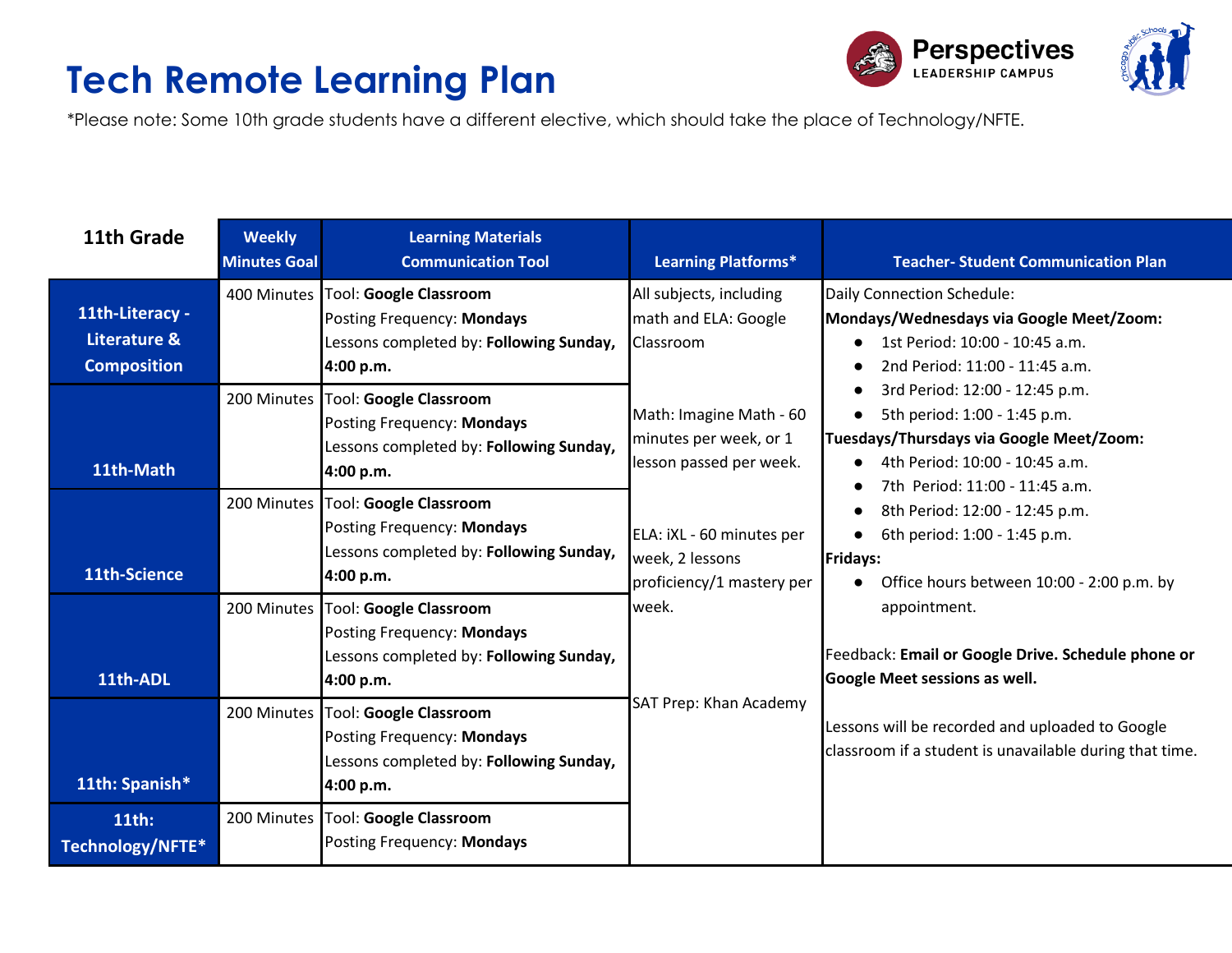



| Lessons completed by: <b>Following Sunday,</b> |  |
|------------------------------------------------|--|
| 4:00 p.m.                                      |  |

\*Please note: Some 11th grade students have a different elective, which may take the place of Technology/NFTE/Spanish.

| 12th Grade                                                   | <b>Weekly</b><br><b>Minutes Goal</b> | <b>Learning Materials</b><br><b>Communication Tool</b>                                                              | <b>Learning Platforms*</b>                                                                    | <b>Teacher- Student Communication Plan</b>                                                                                                                        |
|--------------------------------------------------------------|--------------------------------------|---------------------------------------------------------------------------------------------------------------------|-----------------------------------------------------------------------------------------------|-------------------------------------------------------------------------------------------------------------------------------------------------------------------|
| 12th-Literature<br>(may be<br>AP/English 102)                | 200 Minutes                          | <b>Tool: Google Classroom</b><br>Posting Frequency: Mondays<br>Lessons completed by: Following Sunday, 4:00         | math and ELA:<br>Google Classroom                                                             | All subjects, including Daily Connection Schedule:<br>Mondays/Wednesdays via Google Meet/Zoom:<br>1st Period: 10:00 - 10:45 a.m.                                  |
| 12th-Math (Stats<br>or Pre-calculus)                         | 200 Minutes                          | Tool: Google Classroom<br>Posting Frequency: Mondays<br>Lessons completed by: Following Sunday, 4:00                | Math: Imagine Math -                                                                          | 2nd Period: 11:00 - 11:45 a.m.<br>3rd Period: 12:00 - 12:45 p.m.<br>5th period: 1:00 - 1:45 p.m.<br>60 minutes per week, Tuesdays/Thursdays via Google Meet/Zoom: |
| 12th-ADL                                                     | 200 Minutes                          | <b>Tool: Google Classroom</b><br>Posting Frequency: Mondays<br>Lessons completed by: Following Sunday, 4:00         | or 1 lesson passed<br>per week.                                                               | 4th Period: 10:00 - 10:45 a.m.<br>7th Period: 11:00 - 11:45 a.m.<br>8th Period: 12:00 - 12:45 p.m.                                                                |
| <b>12th-Social Science</b><br>(Dual credit, World<br>Issues) | 200 Minutes                          | Tool: Google Classroom<br>Posting Frequency: Mondays<br>Lessons completed by: Following Sunday, 4:00                | ELA: iXL - 60 minutes   Fridays:<br>per week, 2 lessons<br>proficiency/1 mastery<br>per week. | 6th period: 1:00 - 1:45 p.m.<br>Office hours between 10:00 - 2:00 p.m. by<br>appointment.                                                                         |
| 12th: Spanish*                                               | 200 Minutes                          | <b>Tool: Google Classroom</b><br>Posting Frequency: Mondays<br>Lessons completed by: Following Sunday, 4:00         | Credit Recovery:                                                                              | College/Career Learn.Plan.Succeed Counseling:<br>By appointment via phone/Google<br>Meet/Zoom daily between 9:00 - 2:00 p.m.                                      |
| 12th: Science*                                               | 200 Minutes                          | <b>Tool: Google Classroom</b><br>Posting Frequency: Mondays<br>Lessons completed by: Following Sunday, 4:00<br>p.m. | <b>APEX</b>                                                                                   | Complete 1 check-in email with college<br>counselor (Parker or Fisher) once per week.<br>Feedback: Email or Google Drive. Schedule phone or                       |